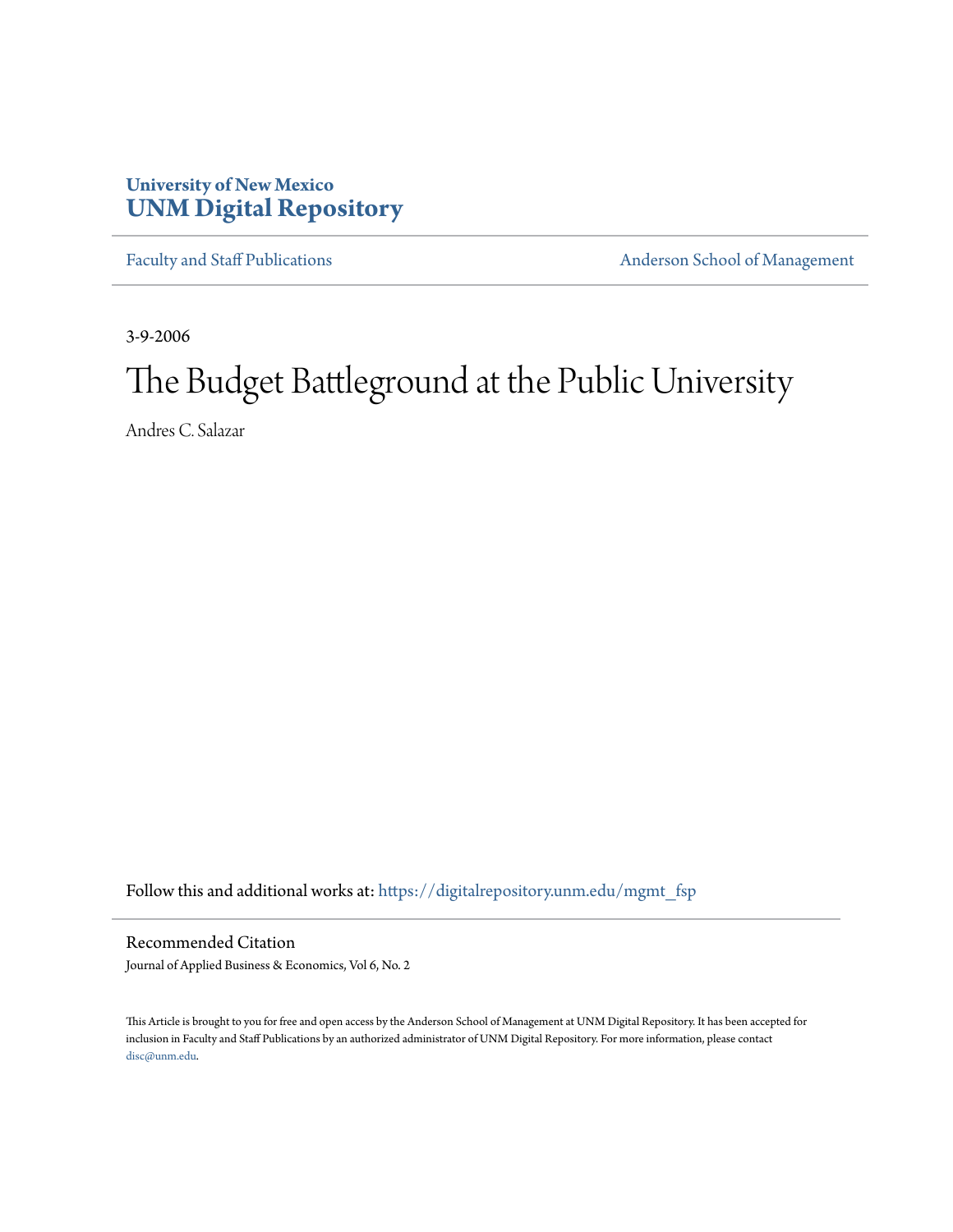## **The Budget Battleground at the Public University**

#### **Andres C. Salazar University of New Mexico**

*Recessionary periods in a regional economy have proved to be especially difficult times for a public university to have its annual budget approved by the appropriate state legislature or higher education funding agency. We examine a number of factors that may be contributing to this trend and the efforts that public universities have initiated to offset its effects. These tactics include: increase gift giving from alumni and private foundations, encourage faculty to seek more research grants and finally, increase student fees and tuition. These tactics have proved to be reactive in nature and possibly short term in duration rather than proactive in examining perhaps the need to permanently change the role of the university in serving the region. It is proposed that the model of the future public university will be more closely aligned with increasing the economic wealth of the region through workforce development, a focus on entrepreneurship and job creation, a closer linkage with industry needs in research and development, and an increased awareness of regional community development. Should the public university not find a way to convince taxpayers and their elected officials to reverse the trend of decreased public funding, the institution may find itself largely privatized.* 

#### **INTRODUCTION**

The budgets of public universities have been plagued in the last four years 2000-2004 by decreased allocations from state legislatures (Selingo, 2003). Although a trend for lessened public support has been there for some time (Covaleski, 1988), this latest national recessionary period has perhaps exacerbated an already difficult situation that public universities had found challenging in the face of budget pressures from increasing enrollments, faculty and staff pressure to maintain competitive salaries and benefits, expanding curricula and rising costs for plant upkeep and expansion. Many public universities operate with multi-year contracts with administrators and faculty, service and material suppliers and in some cases, unions who form an important class of employees. Another constraining factor is that legislative mandates may hamper curtailing services or limiting enrollment over a short period of time. Hence, a public university finds it difficult to radically adjust expense levels from year to year. Perhaps the most troubling aspect in dealing with the latest period of funding difficulties is that the public university has found little empathy from the public in three important ways. First, top public officials and legislatures have declared that public universities will not be exempt from "tightening the belt" measures in these times of high unemployment and tax revenue shortfalls. The public component of a university budget has always provided a forum at which public officials and university administrators debate the value of higher education while leveraging the power and self-interest of their respective constituencies. But the recession of the early years of this century has brought on intense confrontations between the parties. Second, public university foundations have not experienced sympathetic alumni or benefactors during these difficult times despite a general national trend of increased charitable giving (Strout, 2004). Third, tuition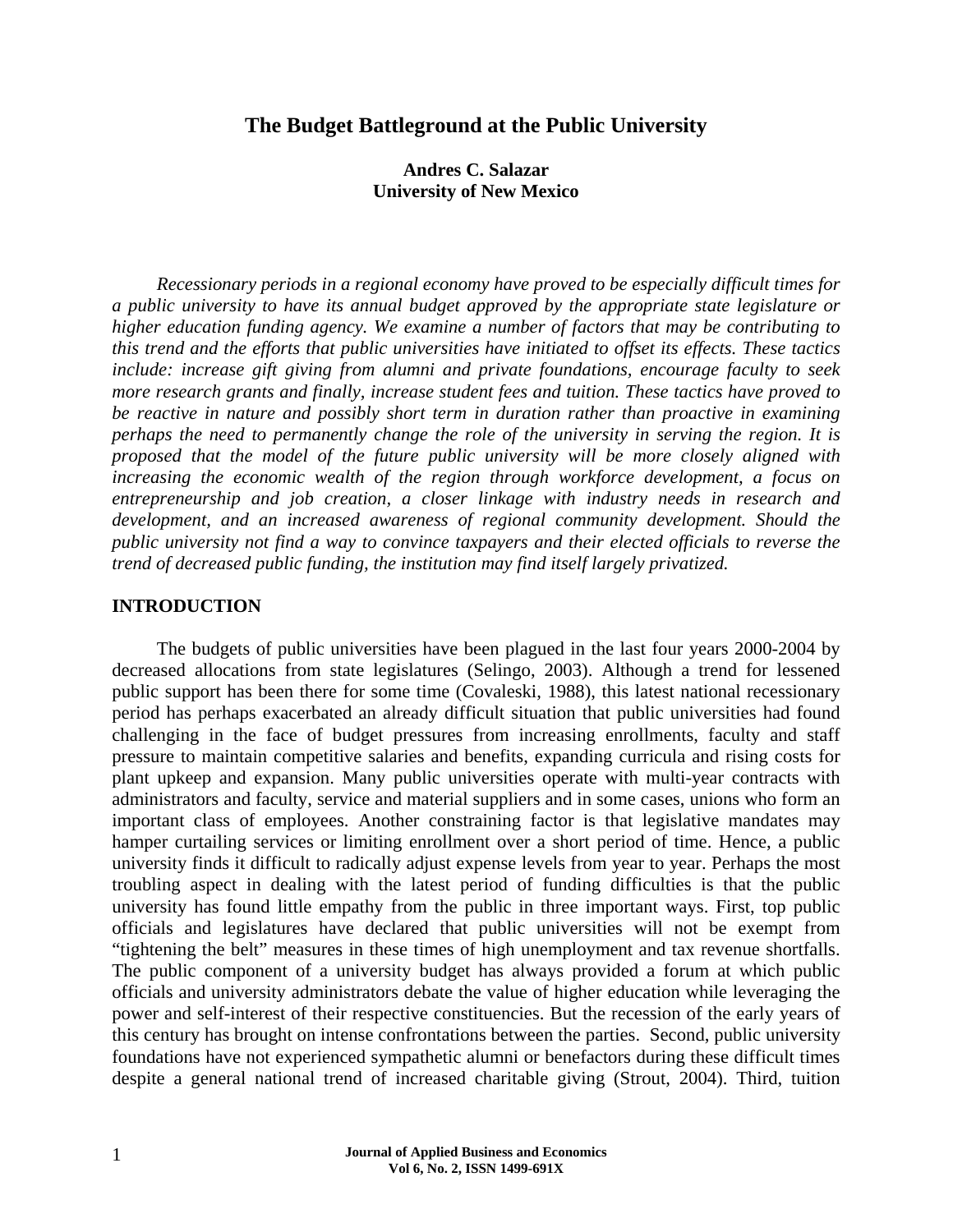increases have been met with significant opposition from students, parents, faculty and the public at large.

Understandably, the public university is still associated with "affordable" college education. Thus, while a private college can raise tuition to meet market pressures and maintain its "image" with little or no adverse effect among its applicant pool, the public university is constrained in its frequency and amount of tuition increases due its "image" of affordable higher education. These reactions may be part of a societal trend to question the value of any public good, including subsidized education in general, starting with the public sentiment to limit support for primary and secondary education through property or other tax increases. Public college education is somewhat different in the educational arena in that it is not mandated for all citizens. However, since the end of World War II a college education has been touted by many as holding the key to a better job, increased personal wealth and fulfillment of business needs. This sentiment that directly involves corporate needs and investment in higher education by business has been linked to university budgets as early as 1960. (Faulkner, 1960) More than any other factor this belief in the necessity of a college education has brought on the image of the university as a resource for increased economic wealth for the region it serves. Public colleges may not have deliberately propagated this association but the increased enrollments and public support over the last fifty years give evidence of this perceived link to increased earnings over a lifetime due to the attainment of a college degree. This trend has been labeled the "massification" of higher education. As early as 1963 (Hansen, 1963), a study estimated a rate of return of 10% on the cost of going to college including foregone earnings during the time as a student. However, this conclusion has been questioned as to its implied cause and effect relationship. (Newlands, 2003) Indeed, an argument can be made that many college graduates would have been successful whether they had gone to college or not, thus implying that a college education performs nothing more than a screening process. In the present day, where many job seekers sport college degrees, there is less differentiation and it has become apparent that a college degree does not necessarily lead to a better job.

Complicating this situation is the recent attention focused on US professional jobs being lost to Asian or Latin American countries. Unlike manufacturing jobs (that did not require a college education) that have been disappearing from the US for several decades, the recession in the last four years has exposed the vulnerability of losing jobs that college educated US professionals had normally enjoyed. This observation alone has brought into question the role that a public university plays in regional economic development and the process of wealth creation.(Salazar & Kumar, 2004) The budget problems that a public university is dealing with today may be part of a bigger issue of relevance to the regional need of global competitiveness. Just as the public primary and secondary schools are facing the quality education challenges of economic, spatial and temporal efficiencies even from their most ardent supporters, the message to the public university may be just as sobering – how can the public be certain that its mission and operation are relevant and efficient and deserving of public funds? A similar question that has arisen conjures up the image of the university as a "business," relating its educational and research services to those that can be paid for by customers or benefactors.

We examine a number of factors, both on the expense and the revenue side, that have surfaced during the latest recessionary period in the US and that have affected the budget of the public university. These factors will present a challenge for the growth and perhaps survival of the public university. In some ways, these factors contribute to the "privatization" of the public university as some authors are already suggesting.(Zemsky, 2003)(Strout, 2004) These economic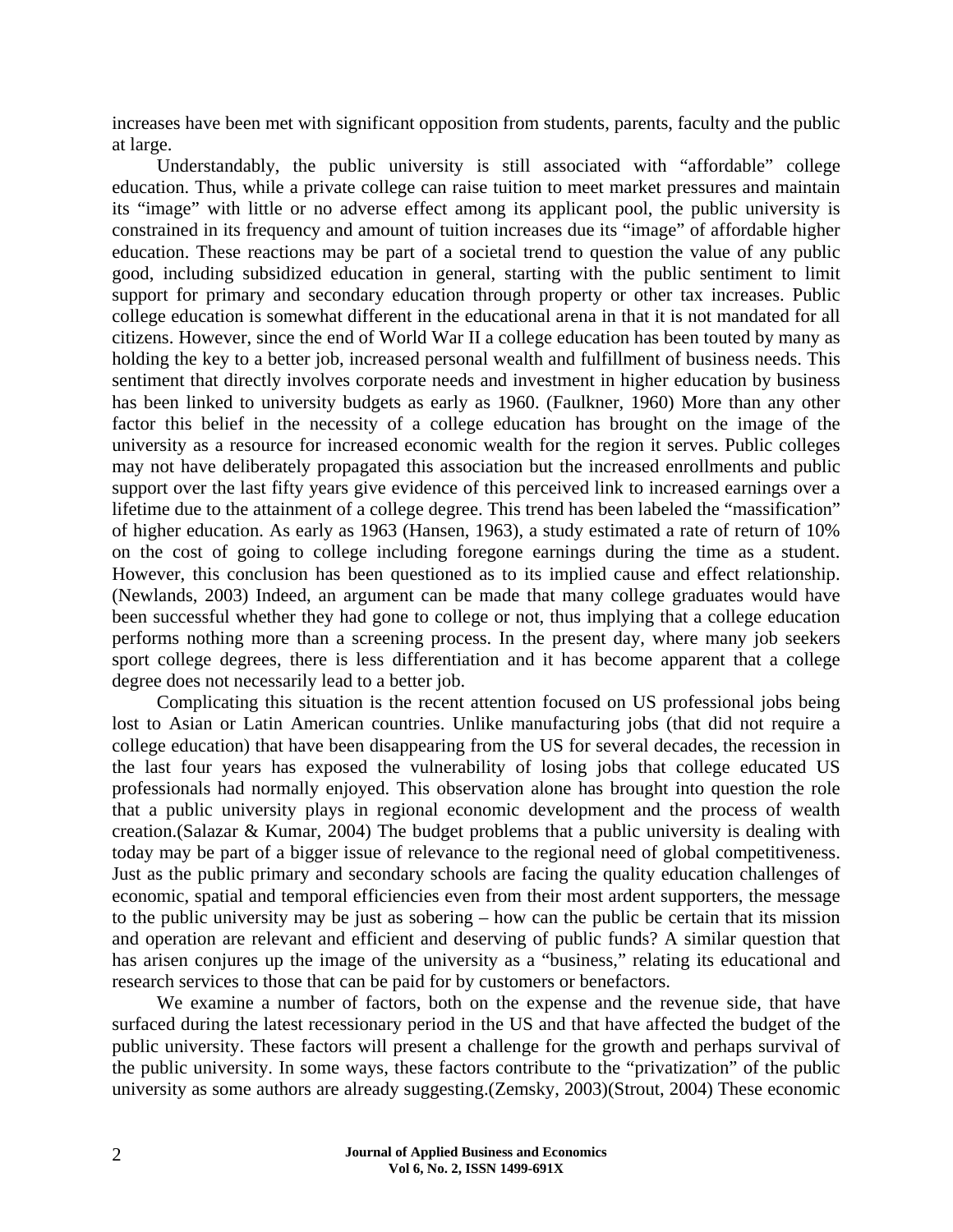and social factors have noticeably changed the operational structure of the public university in the last few years. These changes indicate that this may be an opportune time for public universities to re-examine their contribution to society so that further changes will not be "forced" on them and they can begin a re-defined role in providing an essential service in the region they serve.

#### **EXPENSE AND COST CONTAINMENT**

To close the gap on funding and expenses some public universities have resorted to terminating programs, staff and faculty layoffs, postponing plant renovations and limiting enrollment. Understandably, these cost-cutting measures have led to poor morale among educators and administrators alike. This reaction is typical in organizations, private or nonprivate, where a reduction in workforce is necessary due to decreased revenue. Where staff reductions have become a matter of course for industry during the last twenty-five years in sizing down bloated staff and unnecessary overhead, the public university has been relatively immune from such organizational compression. Of course, bureaucratic organizations have been accused of complying with Parkinson's Laws – "expenditure rises to meet income;" "work expands to fill time available," etc., and the university, absent quantitative performance criteria, is probably subject to the laws.(Hood, 2003) Global competition has been the driver in making American industry more cost conscious and efficient by eliminating redundancy and unnecessary work. This trend has led US based companies to endorse total quality management (TQM) for continuous improvement of processes and work strategies. Although many non-profit organizations have also seen the value of efficiency metrics and have joined the quality campaign in America, few universities have adopted such methods for self examination of their efficiency in reaching their mission objectives.(Alexander, 2002)(Hood, 1996)

Unlike the changes that US industry has had to undertake in recent decades to attain a more competitive status, the operation at a domestic public university has remained basically intact over that same period despite salary increases for staff and faculty and rising operational expenses. College budgets rarely come down unless legislatively mandated. Since it is a service institution, a sizable part of the university budget is compensation related. University administration has generally been reluctant to adopt efficiency methodology such as TQM (Sachitti et al., 2002), perhaps because tenure and faculty reward systems are difficult to modify.(Engstrand, 1998)

#### **REVENUE INITIATIVES**

#### **State Allocation from Legislatures, Governors and State Agencies**

The state allocation that has traditionally supported the operational costs at a public university has been subject to the budget negotiations involving several political constituencies, namely, legislatures, governors and agencies who exercise their power in unpredictable ways. Funding for higher education is used to further a political agenda that may or may not yield approval of the budget submitted by the university. (Jones & Euske, 1991)(Pfeffer & Salacik, 1974) Wisconsin has witnessed the political struggle between state leaders and the university administration in forging an accepted method for determining a fair allocation.(Covaleski, 1988)(Lampman, 1974) While the public and political leaders believe education is important for maintaining a competitive workforce, there is disagreement as to what level of funding is really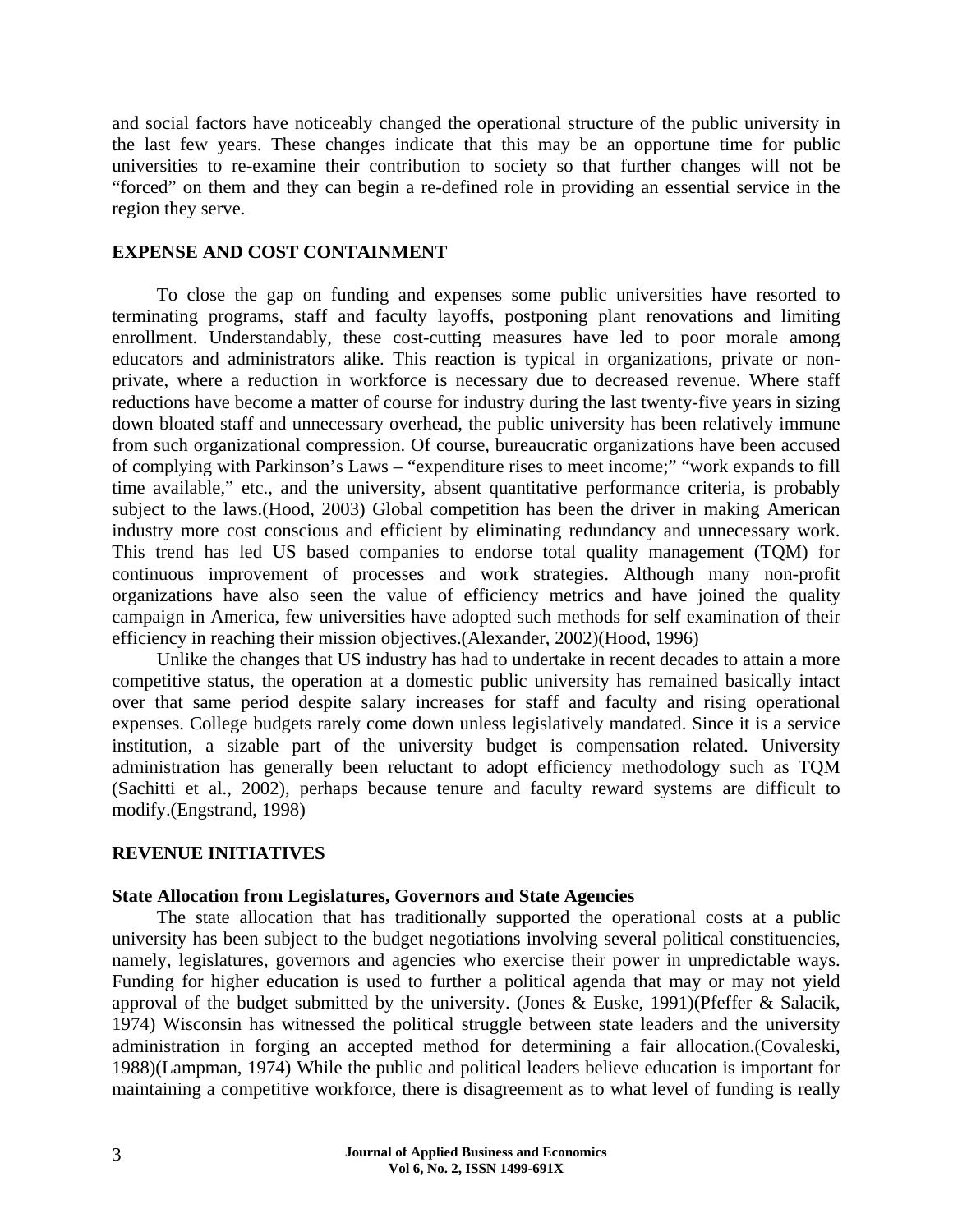necessary to accomplish that goal. Voters in California with Proposition 13 and Massachusetts with Proposition 2½ have declared that tax funding of public education budget increases must be capped. In parallel with the trend of limiting public funding for primary and secondary education, state funding for the public university's operational costs has also suffered a decline in the last twenty five years in the US.(Zemsky, 2003)(Selingo, 2003) Part of the problem causing the decline may be a lack of clarity in the true mission of the public university. In contrast, educational objectives of elementary and secondary schools are better understood by educators, parents and legislators.(Thomson, 1952)

#### **Foundations.**

On the revenue side public universities have stepped up efforts to solicit funds from alumni and benefactors. Unfortunately, these efforts have met with little success although charitable contributions have been experiencing growth.(Strout, 2004). Public universities in general have smaller endowments than private colleges. Several possible reasons exist for this disparity. First, would-be benefactors may see the government as the true benefactor of the public university and nobody really wants to compete with government in that role. In the same vein, private universities need the extra help because the government is missing from the benefactor list. Second, alumni from private universities come from wealthy families where charitable contributions are probably part of the culture norm. Reciprocally, alumni from public colleges generally come from less well-to-do families where large donations to an educational institution are not the norm. Third, public colleges generally do not track alumni as well as private institutions. A private college has recognized the value of continuing an association with a former student and invests heavily in assisting where it can in the graduate's career through networks and other resources.

#### **Research Grants. & Technology Commercialization.**

Another revenue initiative for covering the shortfall in public funding is an increased emphasis by public universities to engage faculty in research projects, principally in technology, that bring in grants from DARPA, NIH and other federal agencies (Hebel, 2003). Chancellor Donald Langenberg from the University of Maryland at College Park claims "conduct of research at a research university is not a money-making business."(Marshall et al., 1992) Although this strategy does increment the coffers at the university, it also does take instruction time away from permanent faculty and adjunct teaching staff is asked to fill in, thus increasing some costs but more importantly, at times compromising the instructional level of many departments, principally at the undergraduate level. The National Science Foundation has also published data that federal dollars for university research has been decreasing for years since the Apollo program and there is no sign of this trend abating. Concurrent with this trend is an unmistakable growth in commercial and industrial funding for R&D. A conclusion that can be drawn is that the federal government is letting the commercial and industrial sectors decide the level and area of research and development that should be conducted in the US. Public universities have not turned to research funding from private industry due to university policies impeding the sharing of intellectual property and legislation such as "anti-donation' clauses that make it difficult for companies to use university services and facilities (Salazar & Kumar, 2004).

Associated with the research revenue activity of a public university is technology commercialization (Schmidt, 2002). It was hoped that the Baye-Dole Act of 1980 would alleviate budget pressures at public universities by granting them ownership of intellectual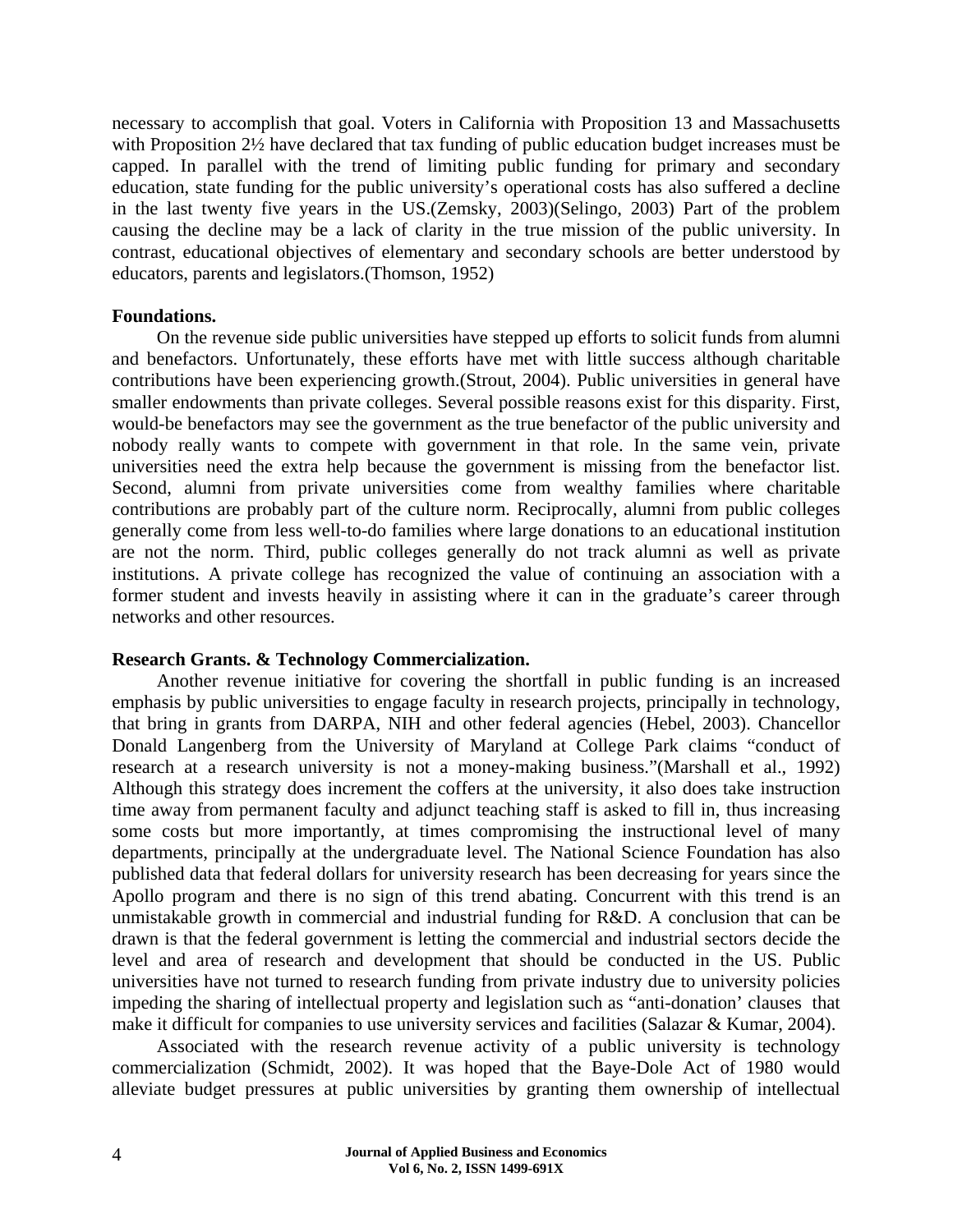property developed with federal grants. The result after 24 years is that only a handful of universities have even gained back the investments they have made in attempting to commercialize technology and discoveries made with federal research dollars. (Kalis, 2001, p. 18). Hence, a funding strategy that emphasizes additional research grants and technology commercialization is fighting the trend of decreased federal funding for such grants and a failure to monetize the resulting technology.

#### **Tuition and Fees**

Public universities have used tuition increases and special fees, basically user-based revenue sources, as a stopgap measure to stem the tide of decreased taxpayer support and income from endowments in times of economic downturns. The "special fee" strategy has been largely successful despite the modern consumer opposition to "nickel and dime" itemized costs for services. Special fees are also unregulated by state agencies such as those that oversee higher education institutions. Tuition increases, however, fall into a category that often requires state agency and perhaps, even legislative oversight and approval. The advent of the "Hope Scholarship" in Georgia, Tennessee, New York, Indiana, New Mexico and other states has lessened the burden of tuition increases on in-state resident students who can maintain a reasonable grade point average. Still, one of the significant differences between a private and public college for students has been cheap tuition at the latter institution. Should the gap narrow in coming years, public universities will have lost an important differentiation from their private counterparts. One cost component, besides an annual revenue allocation from the state, that has allowed the tuition difference to continue is that public institutions usually do not pay for land acquisition or building construction on the campus as long as the real estate is used for education or research purposes. All such costs are usually paid by taxpayers through the issuance of taxexempt bonds. There has been concern over the recent escalation of tuition increases. In fact, the US House Workforce Subcommittee on 21<sup>st</sup> Century Competitiveness proposed legislation recently to limit public college tuition increases beyond a federally established maximum for public colleges that accept federal grants (Zemsky, 2003).

#### **The "One-Price" Rule**

While both public and private colleges have generally imposed the "one price" rule for whatever educational track they offer, there has been some break with this entrenched tradition with the recent imposition of "fees" for laboratory or other facility usage by students following certain curricula. It is certainly the case that it is more costly to educate a student in engineering or a scientific discipline than it is in a liberal arts discipline such as history. Yet public colleges continue to charge basically the same tuition for every field of study. It can be argued that the student in engineering is being subsidized by the history student in this example. While university administrators could argue that it would be a bookkeeping nightmare to charge the student the true cost of his or her education, this type of activity cost management of services is something that industry performs almost effortlessly today. The motivation for industry to perform such detailed examination of the cost drivers of every product or service sold is evident. Price should be driven by market demand and cost of product or service. The effect at the college would be that a student looks at a "return on investment" on every course and college activity that would reflect the price that recovers the true cost of content and delivery. Colleges would be motivated to provide economically competitive offerings and so unnecessary expenses and costs would be quickly eliminated.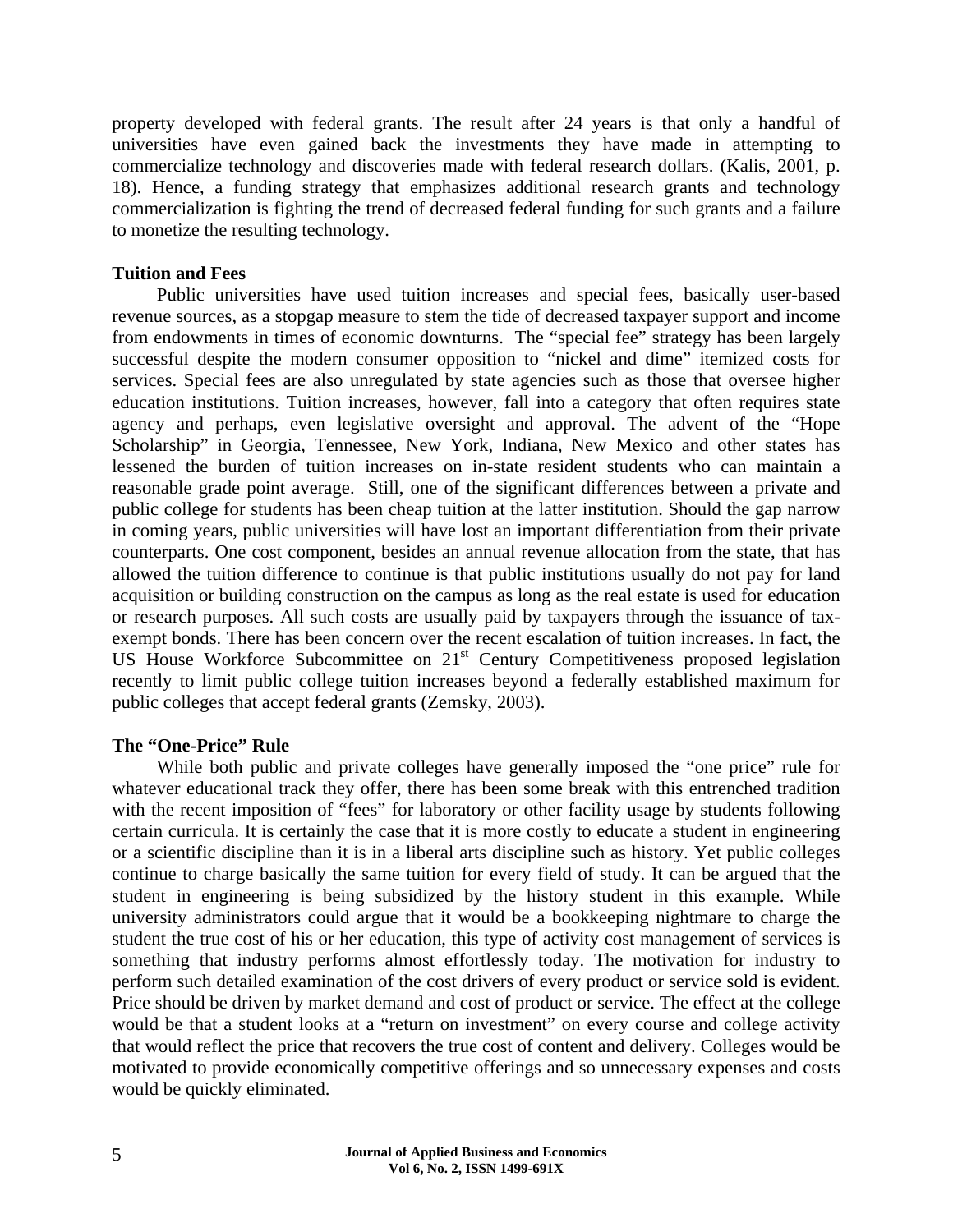#### **THE MODERN STUDENT PROFILE – WHO ARE WE EDUCATING?**

Serious student demographic changes have occurred at public universities over the past fifty years. The profile of the average public college student has also changed. The typical student is not an eighteen year old as a freshman who graduates four years later. More and more students are working part-time during their undergraduate years. Some work for a few years before they actually enter college. Some of the inter-mingling of work with education is out of necessity to help meet ever increasing tuition payments and living expenses but some students choose that route for the life experience that earning a salary yields and the relevance that some courses may have to the activities at work. A great number of students choose to live off campus for a similar reason, namely, they avoid the "not real life" dormitory experience. As a result, fewer dormitories are being built at public universities, even in the rural areas where they are located, simply because students are choosing the off-campus life. Another result of the student migration to off-campus living is commuting by car. Many public universities, especially those in urban areas with poor public transportation facilities, are being challenged to find space for student commuter vehicles. This parking problem leads to unwanted investment by public universities in parking garages and parking meters and their maintenance and the ill will created by charging yet another fee to the student. Additionally, the problem causes frustration by faculty, staff and visitors experiencing traffic congestion on campus and a struggle to find a parking space almost any time of the day. Some universities have adjusted their class times to help accommodate the working student by allowing more instruction in the late afternoon hours or at night. This action also spreads out the utilization of the classrooms over a longer period during the day. Saturday classes, almost driven to oblivion, are staging a comeback for similar reasons. Of course, some departments have been slow in reacting to the modern students' needs, in part because they do not see the students as customers.

The profile of the average graduate student has also changed. First, except for several professions that basically require a Master's degree (pharmacy, physical therapy, etc) US workforce demands have steered college graduates to take jobs immediately after receiving their bachelor's degree. Also, many companies find that training a newly minted college graduate is more efficient (and possibly cheaper) than sending him or her to get a master's degree. Also, college graduates find that the return on investment for getting an advanced degree for industry work is simply not there. Hence, more and more graduate students at public universities are not native born and comprise up to half of the enrollment in many technology areas. In fact, faculty members and university-based researchers in many technology areas are foreign born as well and have since become either permanent residents or naturalized citizens because of their university affiliation. This situation is an offshoot of the "brain drain" trend of foreign born talent already well documented in the literature. This trend of having a larger percentage of foreign college students and teachers in public university graduate schools may well have continued indefinitely except that the recent 9/11 event has tightened restrictions on taking in foreign students and certifying that those that are already here are actually full-time students. Unless these restrictions are lifted, there may emerge a downward trend in foreign student enrollment in US public universities. The result may be that graduate schools will soon face smaller enrollments overall and less demand for permanent instructional staff. This in turn will produce a glut of PhD graduates that may not find university positions and will be forced to accept industry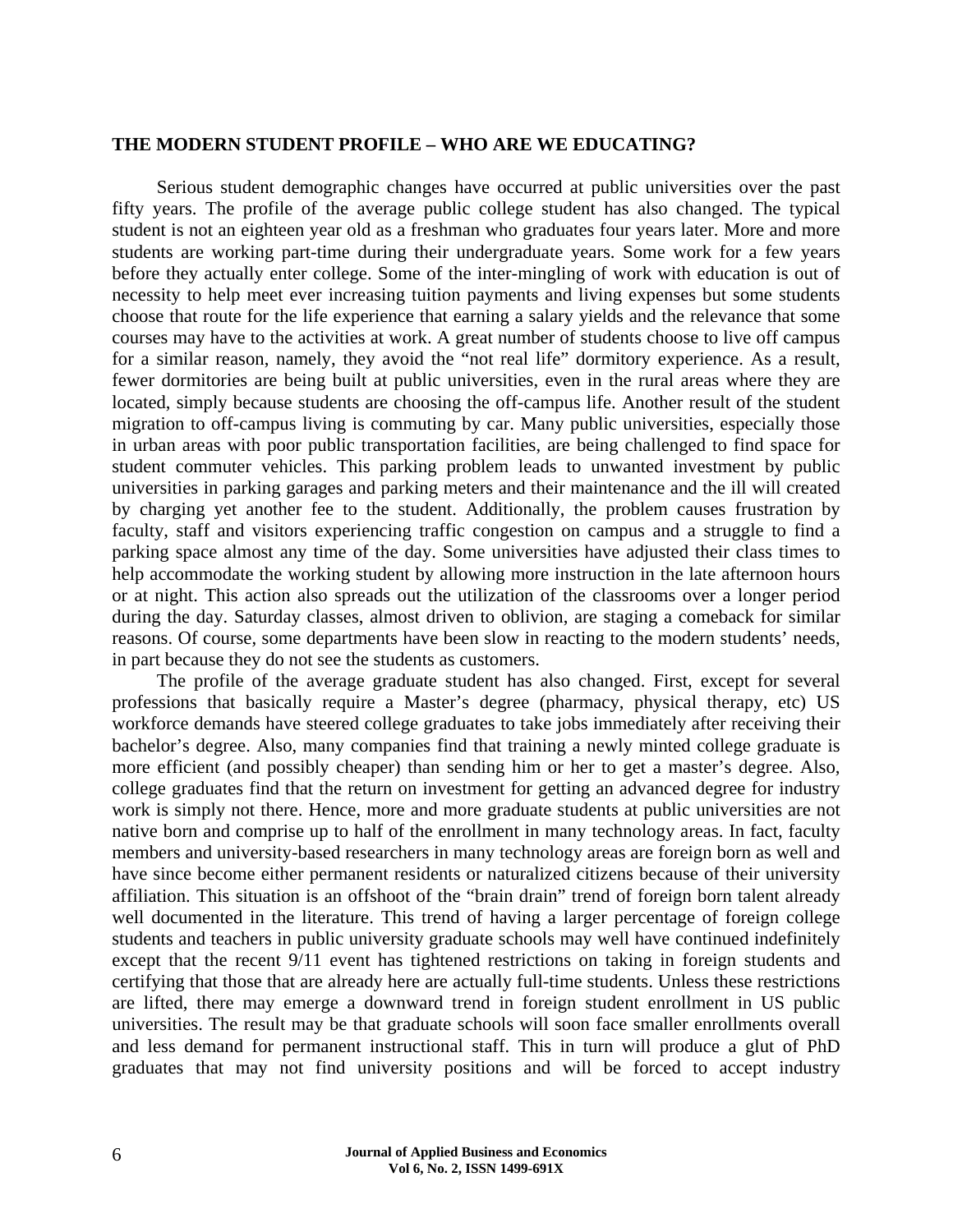assignments. Certainly, there has been a shortage of scientists and engineers but the market demand has been at the bachelor's degree level.

#### **DELIVERY OF INSTRUCTION**

Universities tend to make a distinction between basic education and technical training, the latter function usually associated with preparation for employment. Technical training is what companies generally associate with complex and interdisciplinary skills development and expect the mastery thereof from the college graduate. Despite protestations to the contrary, much of what universities do today is indeed training or technical education and much of what they aspire to do in education is not done well enough (Klein Associates, Section 4, 1998). This lack of clarity in the instructional mission at public universities has led to an absence of integration in learning outcomes, little or no differentiation among peer institutions and confusion among faculty members as to how their respective courses fit into the global educational objective (Thomson, 1952).

Public colleges have reacted to cuts in instructional budgets in several ways. First, the increased use of adjunct faculty has lessened the burden on full-time faculty to: (a) teach larger classes; (b) teach more classes or more topics; (c) decrease the time dedicated to research or developing new courses. The tremendous benefit derived from using adjunct faculty is that compensation is based on a credit hour basis. While a full time faculty member's median nine month salary can be anywhere from \$60 to \$80 thousand with a teaching load of two or three classes per semester, an adjunct faculty member may be paid \$2000-4000 for teaching a semester-long course. Hence, a full time faculty member may be costing up to ten times more than his or her adjunct counterpart for teaching the same class. Accreditation agencies for higher education do limit the use of adjunct faculty due to metrics they adopt for granting certification, namely that a college meets a minimum standard of instruction and research by qualified faculty, the two areas normally examined. This type of disparity in pay for performing a service would provide a business opportunity in industry and market forces would eventually create a situation in which the recipient of the service would be satisfied with the fee associated with the content and delivery of the service. Indeed, the example given may be an oversimplification of an instructional service at a public university but the intent here is to point out an area that merits further examination for increasing efficiency and quality of the instructional service provided by the university.

Efficiency metrics in college education have not been fully developed so as to validate any imposed or expected productivity goal. Observations of the State of Wisconsin's attempts to impose a productivity rule of 2.5% per year in public college education has raised the question that such a rule should not be based on productivity statistics from the private sector (Lampman, 1974). It is conceded that public universities can realize productivity gains by improving faculty utilization time, providing incentives for staff and faculty to reach higher levels of performance and by using more technology in the instructional process. Certainly the shifting of resources from one area of study to another in order to keep pace with ever expanding body of knowledge will contribute to productivity. Reward systems may have to be adjusted to encourage individuals to assist in university expense reductions. Since three fourths of the university budget is compensation related, the biggest productivity potential lies in labor utilization. Tenure and academic freedom are two concepts that have spawned fierce battles between faculty and those who would impose performance standards on university labor in general.(Engstrand, 1998) Some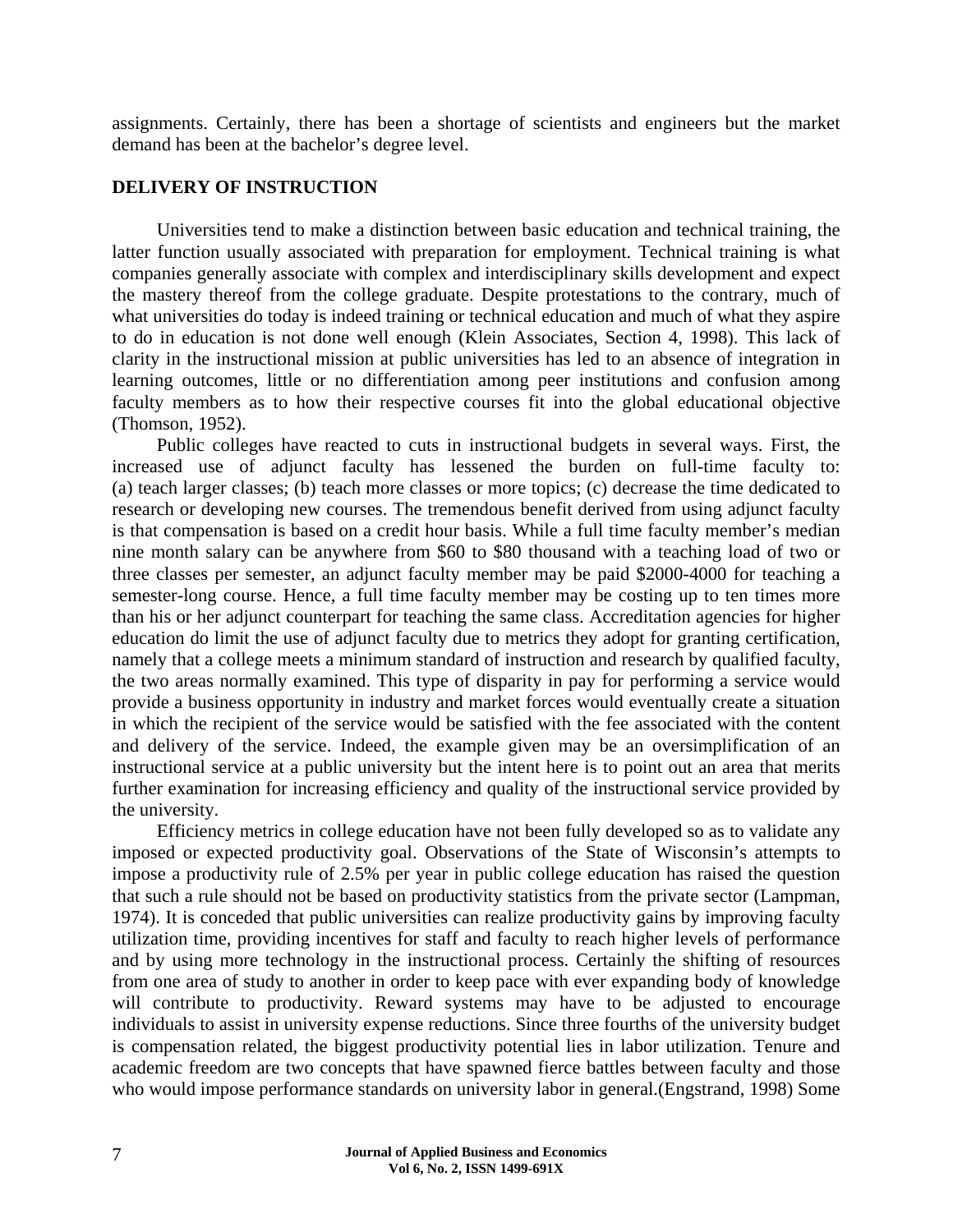authors predict that tenure will eventually fall (Miles, 1996 )(Knight, 2001) and the University of Minnesota experience of 1995-1997 that attempted revision of tenure rules is a harbinger of events to come.(Engstrand, 1998) Another disturbing trend contributing to increased costs at the public university has been rising administrative costs. One explanation offered is that public university administrators have gained more budget control over the years, have required more help in revenue generation, compliance of state and federal regulations and oversight of complex initiatives, centers and research programs. At UCLA the number of faculty declined 6.8 percent in the ten year period ended in 1987 while administrative personnel increased 35.8 percent.(Leslie & Rhodes, 1995)

Distance education at the college level by means of live telecast or recordings (later called videotape) was expected nearly fifty years ago to be one method by which greater instruction efficiency could be realized. The promise of this new technology never materialized. Both students and teachers felt that the little interaction allowed by the technology compromised greatly the learning experience. Today, colleges advertise dozens if not hundreds of courses that are being offered "on-line" through the internet. Although the internet allows a certain degree of added flexibility for self study, peer level interaction through "chat rooms," and use of webposted resources including streaming video the technology still suffers from the absence of live interaction that a classroom experience offers.

#### **THE CHANGING ROLE OF THE UNIVERSITY**

However, the active and deliberate role in economic development that a modern public university can play now brings to light the *relevance and efficiency* of its education and research to the regional economy and well-being of the public it serves. If the public university delivers educational and research services that do not create a better economic climate in the region, who does benefit from its existence and taxpayer support? It could be argued that a *private* university delivers what its clients ask for - a quality education – as perceived by its supporters and benefactors. A private university bears no responsibility as to how that quality education is used and where it is put to use. However, the argument could be made that a public university does owe the taxpayers of the region to which it is affiliated something more – relevance. The contention here is that the public university should not forget whom it serves and the implied set of duties and obligations associated with having that aggregate benefactor – the taxpaying public. Indeed, the question of relevance perhaps even precedes the traditional roles of education and research. That is, the reason for education of youth and research is the creation or enhancement of economic wealth of the region that the public university serves.

However, unless the trend of diminished public support is reversed, public colleges and universities may become de facto privatized, at least in operational expenses. The process of privatization implies that the public university must seek revenue sources from which services will be expected in return for the compensation. The traditional goals of "academic excellence" and "knowledge scholarship" first proposed hundreds of years ago (Newman & Tillman, 2001), and whose role model for many colleges in achieving these goals has been Harvard University, will need to be revisited. These lofty goals were proposed at a time when financial support was never questioned. The question of a university as a public good is certainly at hand and relevance to regional economic prosperity may be at its center. A particular instance in which a university attempted to solicit more funds from the legislature by initiating programs in economic development has been studied (Covaleski, 1988) The attempt failed due to political forces at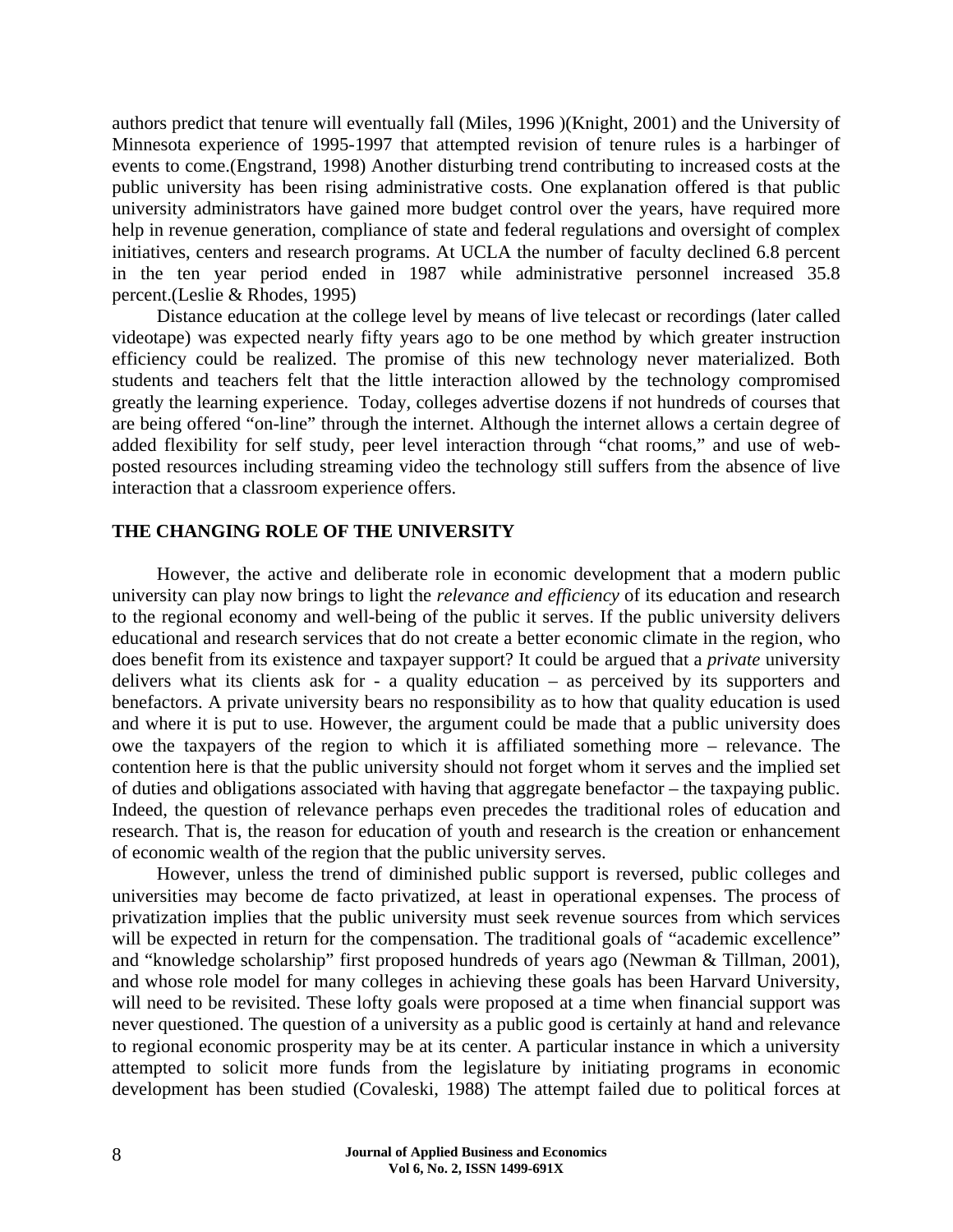work involving the state's governor, the legislature and the university administration during a recessionary period.

## **A NEW ROLE FOR RESEARCH**

If the public university accepts increased engagement in regional economic development as a principal objective, then discovery of new knowledge through research, the teaching of any subject in a course, the service performed by any public university personnel must relate to the economic improvement of a region it serves. Education is a "sine qua non" of wealth creation but wealth creation does not happen simply because of general education, it must be relevant to the *process* of wealth creation. The opposite view has disastrous consequences, namely public university activities can consume resources to not add to, but in fact, destroy economic wealth of the society its serves. An example of this may be the subsidy of taxes from its citizens to conduct classes or university research that has no discernible or justifiable economic value for the region's citizens. The argument has been made in the past that pure research cannot be constrained by any immediate need for payoff. Otherwise it is not pure research but applied research or product or service development. However, former benefactors or supporters of "pure" research, whether funded by commercial, industrial or governmental entities, have begun to focus more and more on the "relevance" of research for the economic benefit of society. "Pure" research may become an activity funded only by federal governments at the highest level and only as a strategic necessity. The point, thus, is that the requirement of "relevance" leads to lessened support for research at a public university that does not lead to a foreseeable economic benefit for the region's citizenry.

# **THE NEW ROLE OF INSTRUCTION**

Support for a public university is more easily solicited if its graduates display skill and knowledge in their respective fields and can begin contributing to their employers' work activities soon after graduation. This support comes in the form of endowments and a public sentiment that the school is essential to the region's welfare and economy.

#### **The Professions**

Contributions to the profession are made more rapidly by graduates who have been under the tutelage of instructors who have been practitioners of the profession as well as academicians. Unfortunately, due to reward systems in place for decades, public universities may not have instructors that have been practitioners of professional fields. Many public universities still have on their teaching staff instructors who have been academicians or researchers their entire career and who have little, if any, practical experience in their field. Business schools, as an example, have been observed to suffer from this misalignment and their situation is summarized in a recent *Harvard Business Review* article (Bennis & O'Toole, 2005). This "gap" between professional experience and the instructional academic life shows up in the need for additional training of public university graduates to perform actual work at the professional level. Many employers find themselves with the task of "orienting" or training graduates in the professions for "real" work, a task that costs time and money. Hence, public universities could enhance their contribution to workforce development if instruction at the professional schools would be performed by teachers who have had actual commercial, industrial or practical experience in the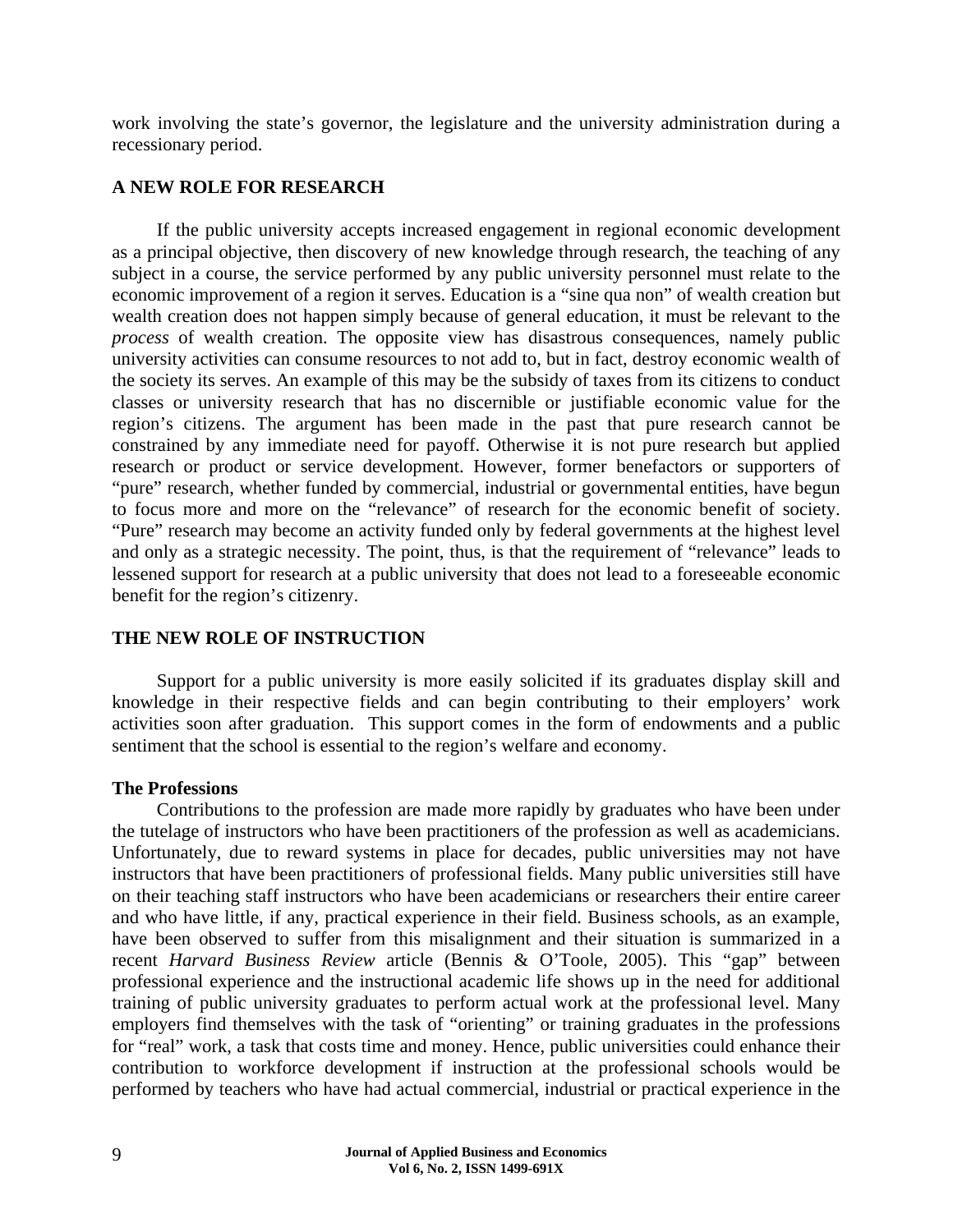field of study. This gap in practical experience can also be narrowed, and perhaps even closed, by an increased interaction between university faculty and industries employing the respective graduates. By forging a closer relationship with those who practice the profession, classes can be made more relevant to the profession's need and research can be directed from the abstract and more toward a discernible but professional value.

### **Liberal Arts & General Education**

Where does the liberal arts or general arts and sciences graduate from a public university fit in the economic development equation? In the US, starting after World War II, the general belief has been that the higher paying jobs go to college graduates. Although employment statistics generally support this hypothesis, it is not clear whether many of those who did go to college would have been successful in their careers anyway.(Newlands, 2003) There are numerous examples of people who have enjoyed career success and never attended college further adding credibility to the contrary viewpoint. In the middle ages a university education was encouraged for those of noble birth to further distance them from the peasantry. A college education was not intended to further their job prospects but perhaps to enjoy life more by appreciating the arts, music and theater and fine culture. This is still true today for many who either do not have to worry about job prospects or generally don't care. A general education may still useful for them but the question remains, should the taxpayer subsidize education for them?, or should they pay full fare in user fees? Indeed, there is need for academicians and researchers in many fields not associated with the professions listed above, but the positions are few in number compared to the enrollment in the study of those fields. A return on investment would be forced on many students in the humanities, social sciences and pure sciences when they are faced with paying full fare tuition with no public subsidy.

# **QUO VADIS**

What then, is the future of the public university in the US and perhaps globally? If sustainable public funding for operational expenses is not possible and if federal grants for public university research will eventually be of minimal impact then where can the public university find funds to support itself? What is the model for the future "public university?" Much of the answer to this question lies inside the university itself – the students, faculty and staff and administration. These stakeholders in dialogue with the potential revenue sources – cost-based tuition, regional taxpayers, foundations, federal agencies, and employers - can best weigh the alternatives for continued operational funding and arrive in the model optimized for success. A gap analysis then would lead to a roadmap of how to get to that structure. The stakeholders will need to be creative and entrepreneurial in the sense that the problem is really one of allocation of scarce resources and facing competition on many fronts.

# **REFERENCES**

Alexander, F. King, (2000). The Changing Face of Accountability: Monitoring and Assessing Institutional Performance in Higher Education. Journal of Higher Education, 71, July-August, 411-431.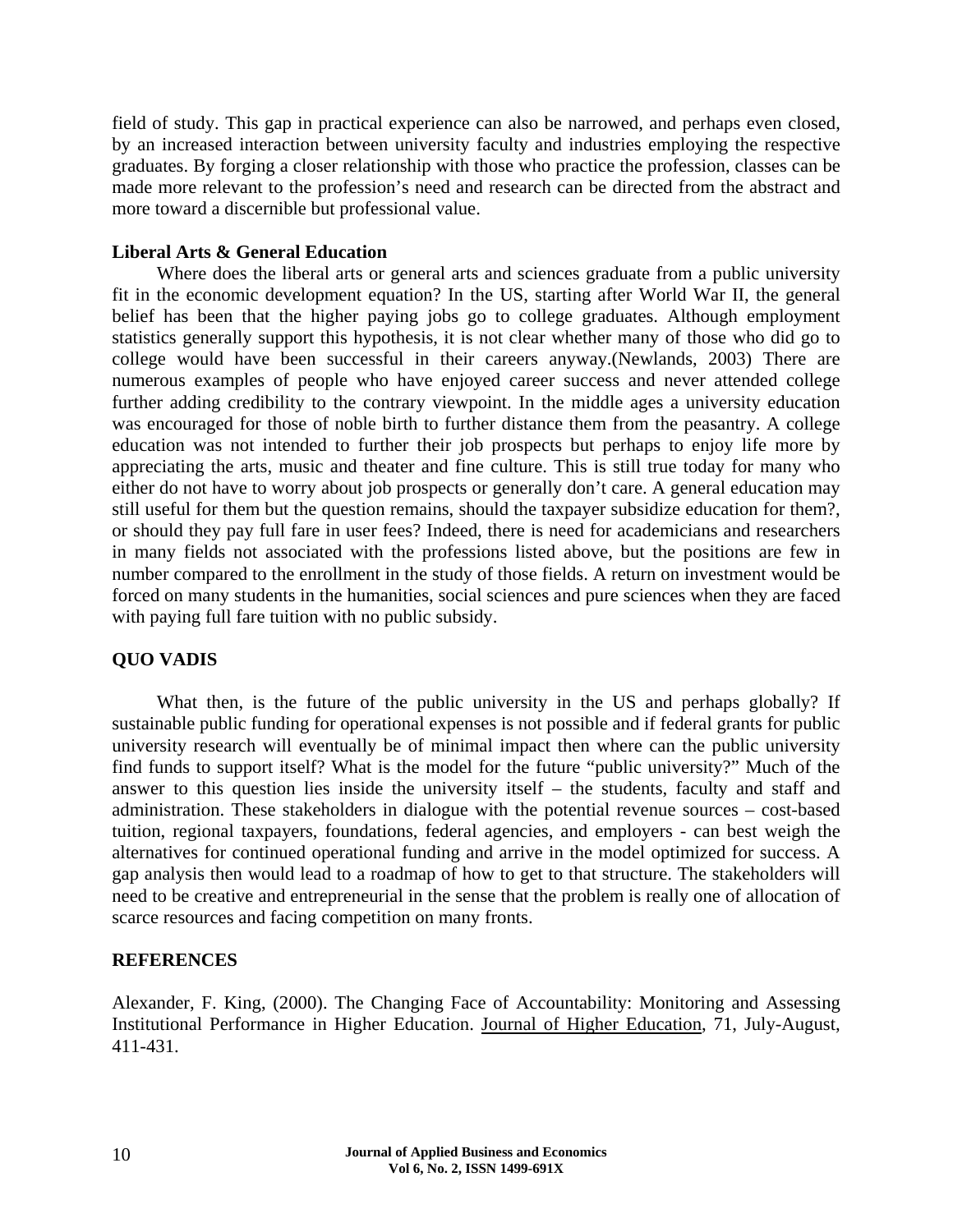Bennis, Warren G. & O'Toole, James. (2005). How Business Schools Lost Their Way. Harvard Business Review, May, 1-10.

Covaleski, Mark A.& Dirsmith, Mark W. (1988). An Institutional Perspective on the Rise, Social Transformation, and Fall of a University Budget Category. Administrative Science Quarterly, 33, 562-587.

Engstrand, Gary. (1998). Tenure Wars: the battles and the lessons. American Behavioral Scientist, Feb., 607-626.

Faulkner, Donald. (1960). College Budgetary Principles: the Function of the Budget in Educational Institutions. Journal of Higher Education, 31, Feb., 93-98.

Hansen, W. Lee. (1963). Total and Private Rates of Return to Investment in Schooling. Journal of Political Economy, April, 128-140.

Hebel, Sara. (2003). Public Colleges Emphasize Research, but the Public Wants a Focus on Students. The Chronicle on Higher Education, May 2.

Hood, John. (1996). The New Austerity: University Budgets in the 1990's. Academic Questions, 96, Spring, 82-88.

Jones, L.R. & Euske, K.J. (1991). Strategic Misrepresentation in Budgeting. Journal of Public Administration Research and Theory, 1, October, 437-460.

Kalis, Nanette. (2001), Technology Commercialization Through New Company Formation, Athens, Ohio: NBIA Publications.

Klein & Associates. (1998). The Economically-Engaged University: A Strategic Issues White Paper Presented to Bowling Green State University. October.

Knight, Stephen. (2001). Filling an Emptying Bath, or Understanding Humanities Funding. Critical Quarterly, 43, 80-87.

Lampman, Robert J. (1974). Reflections on a Productivity Rule for a University Budget. Monthly Labor Review, 97, Sept., 30-33.

Leslie, Larry L. & Rhoades, Gary. (1995). Rising Administrative Costs: Seeking Explanations. Journal of Higher Education, 66, March-April, 187-212.

Marshall, Eliot, Palca, Joseph & Travis, John. (1992). Cracks in the Ivory Tower. Science, August 28.

Miles, Jack. (1995). A Modest Proposal for Saving University Research from the Budget Butcher. Change, 26, November-December, 30-35.